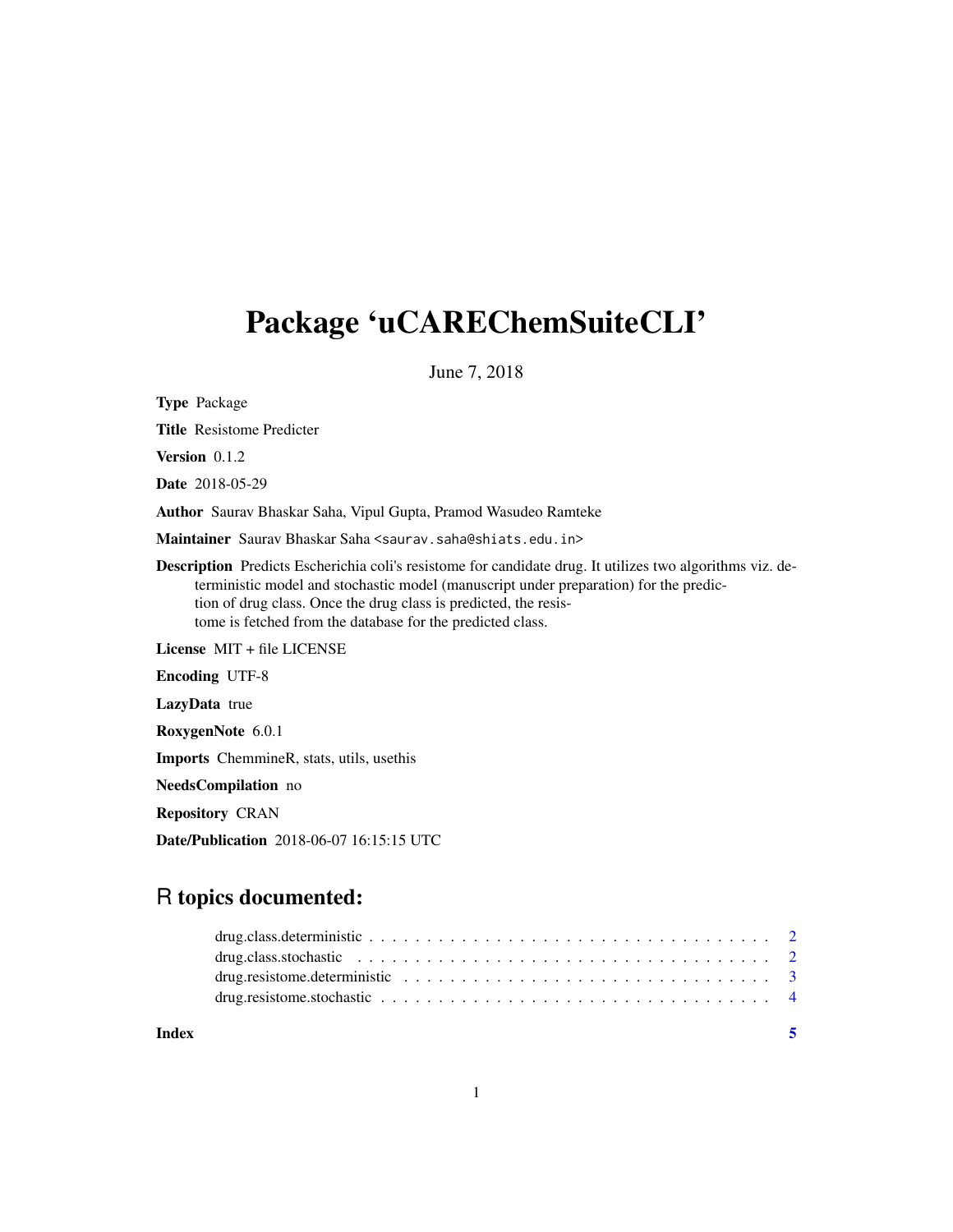```
drug.class.deterministic
```
*drug.class.deterministic*

#### Description

Takes structure data file (SDF) of candidate drug and predicts its drug class using deterministic model.

#### Usage

drug.class.deterministic("sdf")

#### Arguments

sdf input sdf file

#### Details

uCAREChemSuiteCLI

#### Value

predicted drug class of the candidate drug by deterministic model

#### Examples

```
{
example.class.deterministic<- system.file('extdata/example.sdf', package="uCAREChemSuiteCLI")
drug.class.deterministic(example.class.deterministic)
}
```
drug.class.stochastic *drug.class.stochastic*

#### Description

Takes structure data file (SDF) of candidate drug, Nearest Neighbor value and threshold similarity score to predict its drug class using stochastic model.

#### Usage

```
drug.class.stochastic("sdf", "NearestNeighbor", "Threshold")
```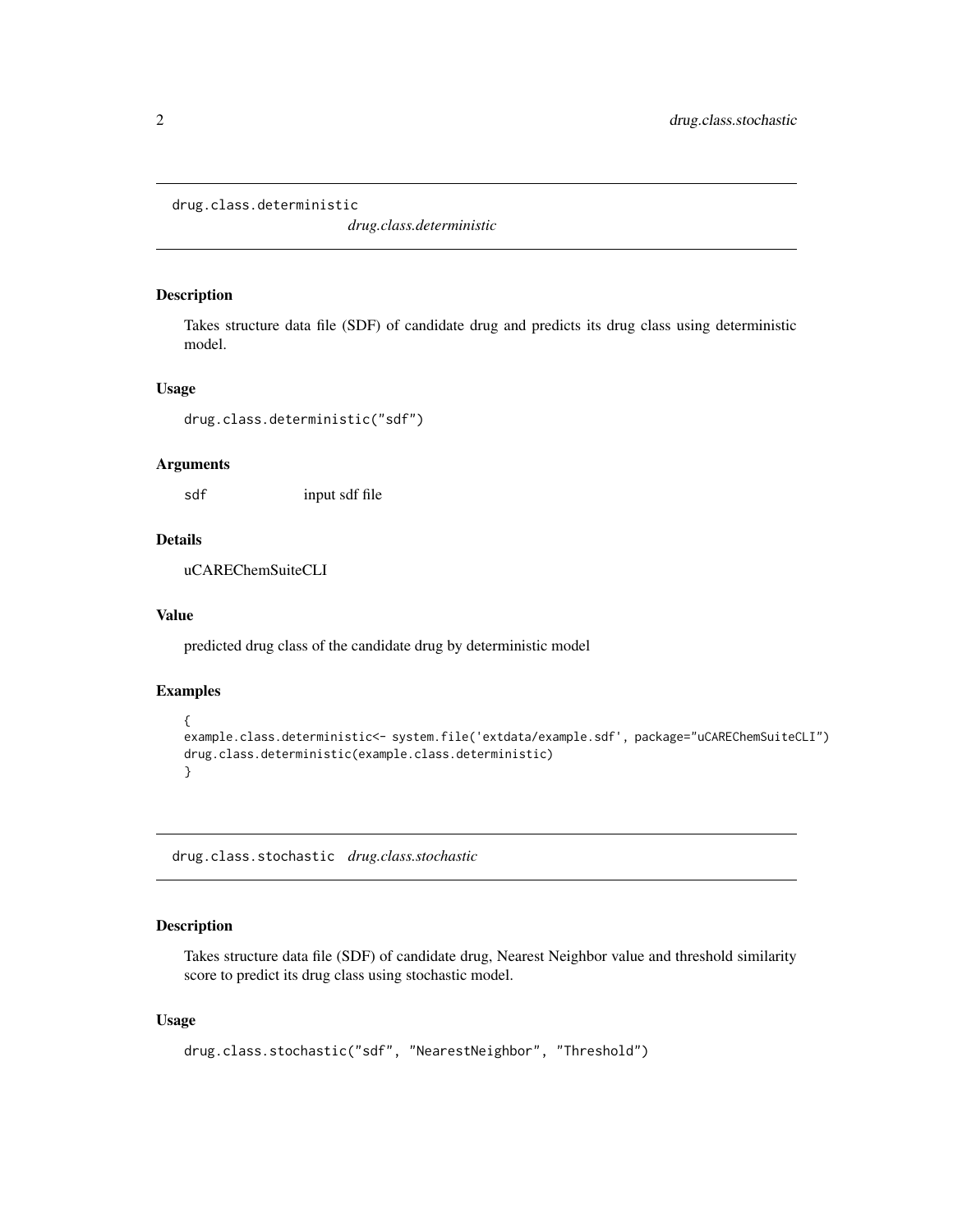#### <span id="page-2-0"></span>Arguments

| sdf             | input sdf file                     |  |  |
|-----------------|------------------------------------|--|--|
| NearestNeighbor |                                    |  |  |
|                 | Nearest Neighbor = $1, 3$          |  |  |
| Threshold       | Threshold = $0.25, 0.3, 0.35, 0.4$ |  |  |

#### Details

uCAREChemSuiteCLI

#### Value

Predicted drug class of the candidate drug using Nearest Neighbor algorithm

#### Examples

```
{
example.class.stochastic<- system.file('extdata/example.sdf', package="uCAREChemSuiteCLI")
drug.class.stochastic(example.class.stochastic,"3","0.25")
}
```

```
drug.resistome.deterministic
                         drug.resistome.deterministic
```
#### Description

Takes structure data file (SDF) of candidate drug to predicts its resistome using deterministic model.

#### Usage

drug.resistome.deterministic("sdf")

#### Arguments

sdf input sdf file

#### Details

```
uCAREChemSuiteCLI
```
#### Value

Predicted resistome of the candidate drug using deterministic model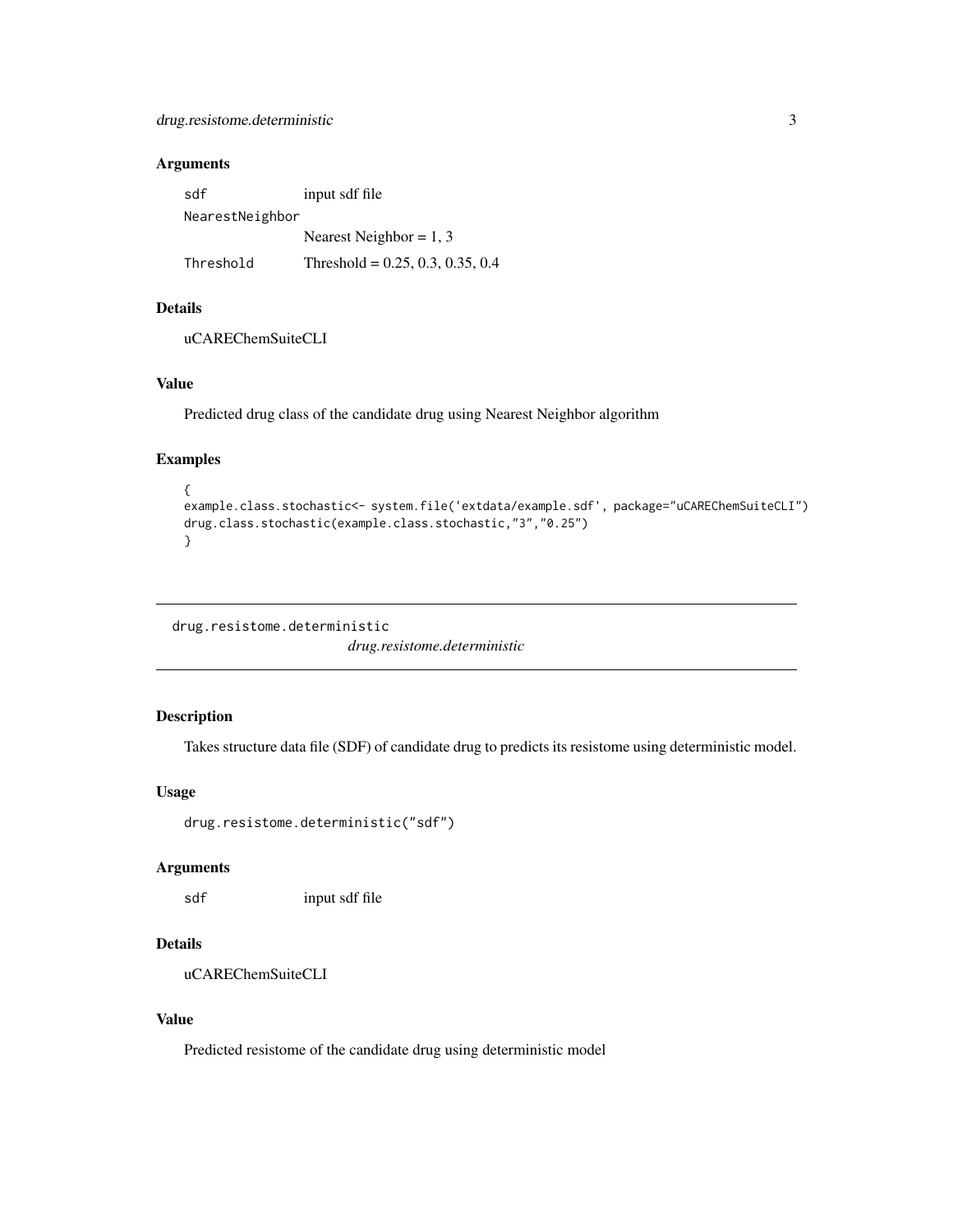#### Examples

```
{
example.resistome.deterministic<- system.file('extdata/example.sdf', package="uCAREChemSuiteCLI")
drug.resistome.deterministic(example.resistome.deterministic)
}
```
drug.resistome.stochastic

*drug.resistome.stochastic*

#### Description

Takes structure data file (SDF) of candidate drug to predict its resistome using stochastic model.

#### Usage

```
drug.resistome.stochastic("sdf", "NearestNeighbor", "Threshold")
```
#### Arguments

| sdf             | input sdf file                     |  |  |
|-----------------|------------------------------------|--|--|
| NearestNeighbor |                                    |  |  |
|                 | Nearest Neighbor = $1$ ,           |  |  |
| Threshold       | Threshold = $0.25, 0.3, 0.35, 0.4$ |  |  |

#### Details

uCAREChemSuiteCLI

#### Value

Predicted resistome of the candidate drug using Nearest Neighbor algorithm

#### Examples

```
{
example.resistome.stochastic<- system.file('extdata/example.sdf', package="uCAREChemSuiteCLI")
drug.resistome.stochastic(example.resistome.stochastic, "3", "0.25")
}
```
<span id="page-3-0"></span>